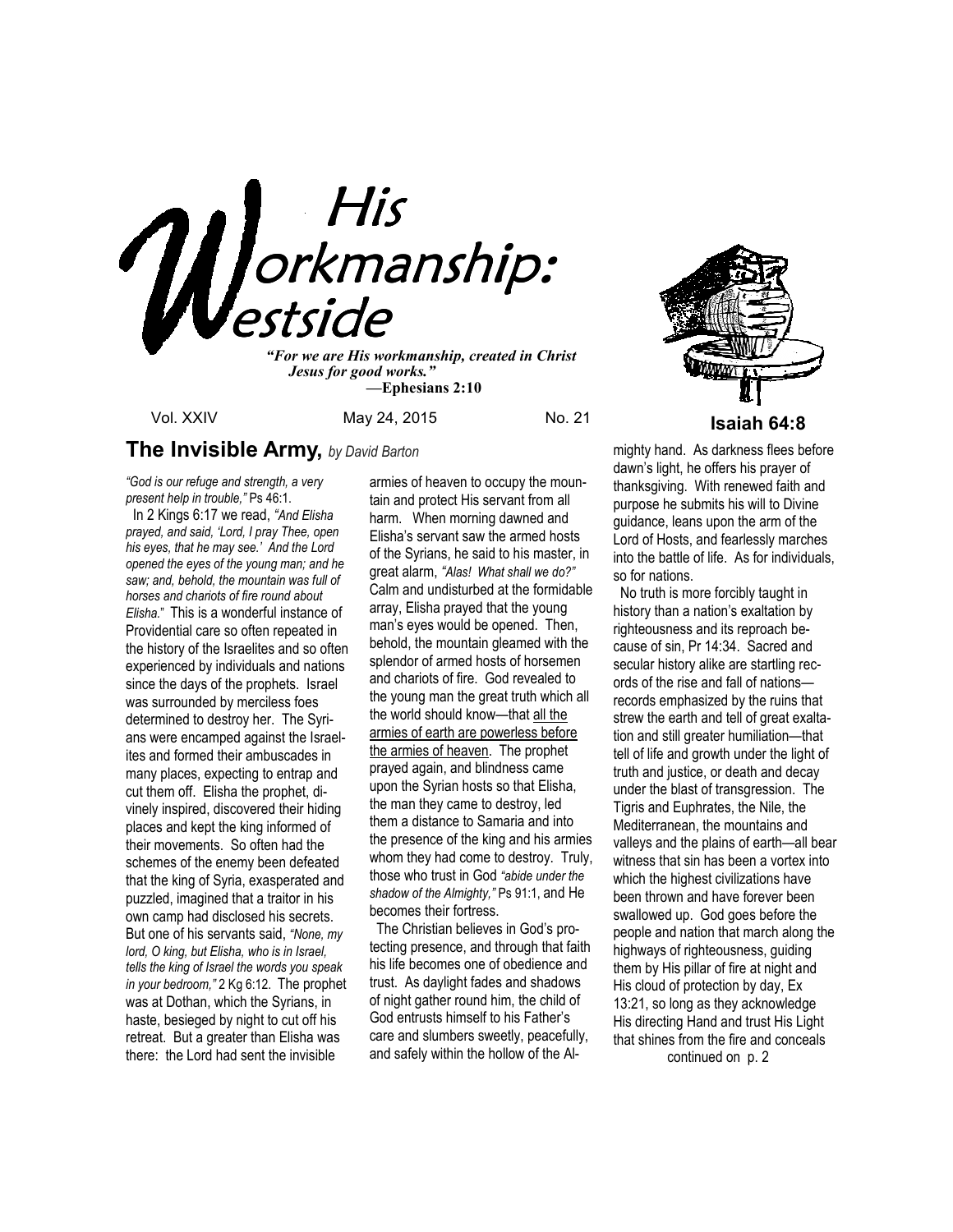## **"Open my eyes, that I may see wondrous things from Your law," —Psalm 119:18**

itself in the clouds. By direction of the Almighty, the children of Israel escaped from Egyptian bondage. They crossed the Red Sea between the walls of water. They saw their pursuing enemies enter the narrow path from which their own hosts had just safely emerged, and they saw the water close over chariot and riders forever; but the power that moved the protecting and avenging hand was unseen to them. God was with His people, and in His mysterious way He accomplished His purposes. The Lord had indeed triumphed, for His people had not been required to strike a single blow in their own defense. The hand that placed the pillar of cloud between pursuer and pursued and closed the waters over Egypt's mightiest chieftains was unseen by both Egyptian and Israelite. In the reign of King Hezekiah when the Assyrians came against Israel, a destroying angel passed over the camp at night and smote a 185,000 of their bravest warriors, 2 Kg 19:35.

There are no foes harder to battle with than those we cannot see. We cannot estimate the numbers of such an enemy; we cannot detect his movements nor calculate how we may avert or counteract his blow. Against an unseen presence we are helpless and defenseless. The storm rages above us, the thunder terrifies us, forked lighting seems to search us in every hiding place. The muffled rumble of the earthquake and the trembling soil beneath our feet startles us out of all reason, while we add to our fears and to the real danger a thousand misgivings that are purely imaginary. The pestilence walks in the darkness and invades our land. Alarm takes possession of our nature; we fly from our neighbors, friends, and loved ones, hoping in our selfishness to secure some protected spot where we may be safe. In the recognized presence of the invisible we forget that *"He who keeps us never slu*m-

*bers or sleeps,"* Ps 121:4, and that we must trust Him in the darkness as well as in the light. He said*, "I will not leave you or forsake you,"* Josh 1:5. The Christian trusts the Unseen Power which lies behind everything. No matter what threatens, he knows God will send His protection to keep charge over him. What is history but the recorded result of these invisible forces? What and where were the forces that caused all this desolation in history? Why did not one historical period—or even one generation—profit by the mistakes of its predecessor? History points to the physical forces—the ambitions and passions of men—but is s**i**lent as to the unseen influences which excited the ambition and stirred the passions which struck the blow.

 Ideas are the forces that move the world; they may be invisible armies that conquer the material hosts of folly, vice, and ignorance; they are the horsemen and the chariots of fire which gather round the statesmen and send dismay into the ranks of the political tricksters and jugglers. The truth of ideas gradually causes the unworthy and incompetent to hide themselves away from public sight. Ideas have caused revolutions and formed new governments, have swayed millions and made social life leap forward into healthier conditions. The US republic was the offspring of an idea—the conviction that the people being governed could best govern themselves independent of hereditary rulership or autocratic dictatorship; the idea that the voice of the people expressed the best government. That is our political faith today, but we cannot reach or maintain a standard worthy of free peo-ple unless we elevate our ideas of public morality for the people and private virtues for our representatives. We need *"able men, such as fear God, men of truth, hating covetou*s*ness,*" Ex 18:21.

Christ, our example, was the originator of new ideas for human conduct and was also the embodiment of the old and useful ideas which had been abused and misapplied. For the doctrines of revenge and retaliation, He gave us teaching of forgiveness. For the cure of dissensions and differences, He gave us consideration for the opinions of others. For social wrongs, He gave us purity of life. For the peace of the state, He gave us respect for magistrates and rulers and obedience to the laws. For civil progress, He gave us trust in God and brotherly kindness in our daily intercourse with men. He restrained our evil tendencies by a reiteration of the Ten Commandments. He softened our natures by the Beatitudes and enlarged our lives and increased our hopes by the new commandments He gave us. He taught us the wondrous idea of love with the Divine assurance that it was the allpowerful principle for good, *"the fulfilling of the law,"* Rm 13:10.

 The world of today is far better than that of the Jew or Roman 2000 years ago. Humanity stands upon a higher platform—human rights are conceded by rulers, respected by the people, and enforced and protected by the laws as never before in the history of human government. Liberty, not only in action and thought but in self-government, has given men higher conception of individual duty. The cross has carried with it the idea of redemption and has the hope of heaven after the troubles and cares of this life have passed. This invisible force, like the march of a victorious army, has passed from conquering to conqueror and still like an avalanche continues to gather strength as it moves forward. It has marched over the boundary line into the new millennium. It is an idea that has fought its way against darkness and prejudice—

continued on p. 3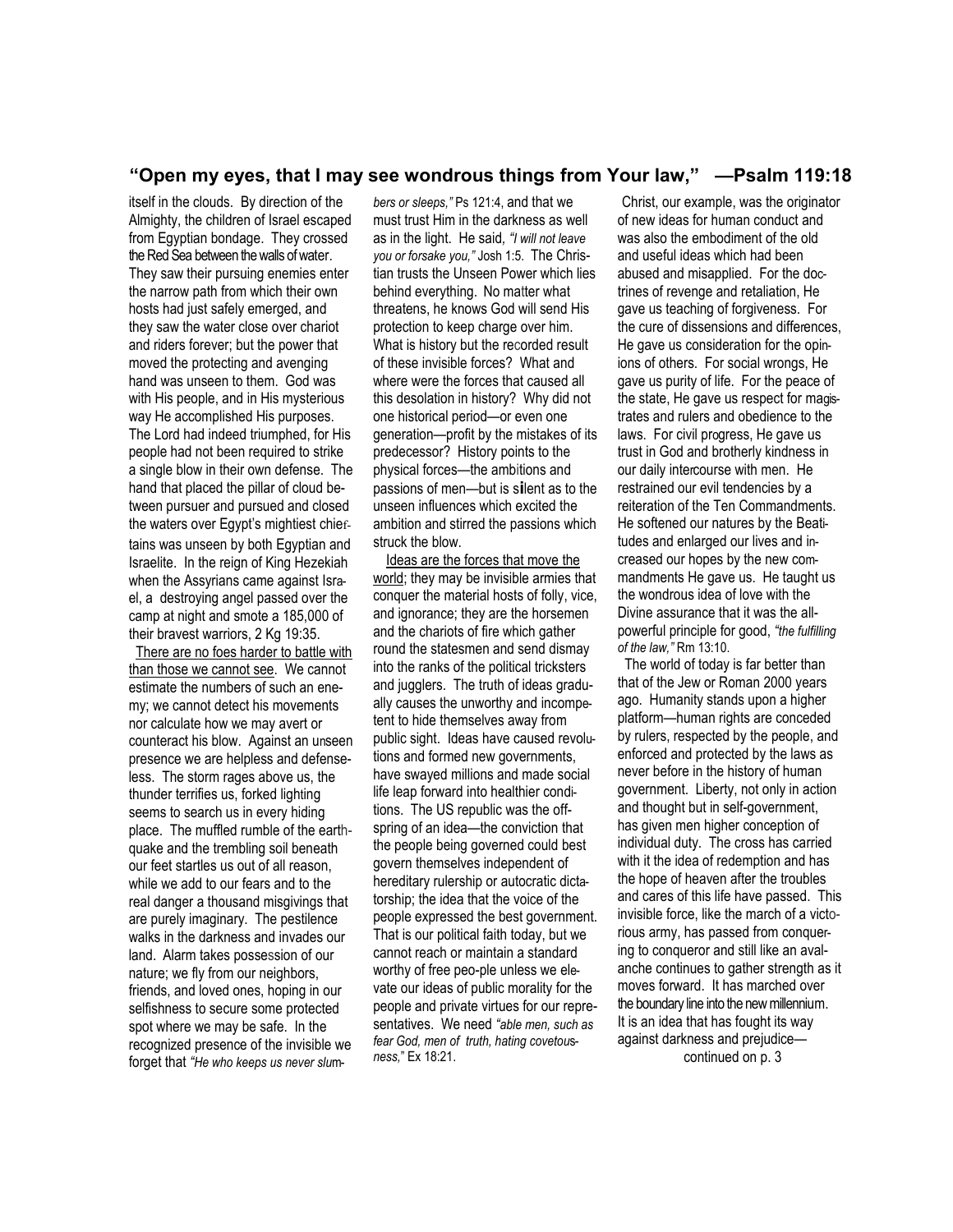

**in 2015** "Create in me a clean heart, O God, and renew a stea*d*fast spirit within me." —Ps 51:10

**Invisible Army***, from p. 2*  against foes both visible and invisible; it has made its citadel in our lives, hearts, and homes and still triumphs.

 In the midst of public rioting and political peril, we ask, *"Is the country really in danger?"* Are these popular strikes a menace to our institutions? Do these local interests, which in their selfishness rise up in threats, mean mischief to the whole fabric of our nation? Will a mercenary Congress barter our rights away for ambition or lucre? We look about us and ask as did the servant of the prophet, *"Alas! What shall we do?"* But when our eyes are opened and we behold the horsemen and the chariots of heaven, the great innumerable hosts of the skies, hidden from our natural eyes, we will be led to answer, *"Do not fear. For God is with us, and those who are with us are greater than those who are with them,"*  1 Kg 6:16. We will not fear when we see these unnumbered hosts with the potent influences of the great ideas of Christ. When we see among the standards of that vast gathering the banner of the cross inscribed with Christ's new commandment and our nation's dead heroes pointing to that as the origin of our American institutions—when we see our own national flag bearing aloft the motto, *"Proclaim liberty throughout all the land unto all the inhabitants thereof,"* Lev 25:10—when we see the graves of those who fought and died for liberties we enjoy, we need not fear, for God is with us, even if our nation fails. Against all these threatening dangers there are safeguards, and we must see to it that they are found and applied.

# Discipleship Here At Home

Our government is founded upon intelligent reason and can only be perpetuated by virtue. The responsibility of the choice of proper administrators is thrown upon people of integrity. To Christians, the value of our Republic should be an incentive to more virtuous activity and a stimulant to higher patriotism.

We should bring to the work of evangelism an aggressive godliness that will pursue sin and vice into every stronghold and give them uncompromising battle at every step. We want the spirit that drove the money changers from the temple, that rebuked sin in high places, and that administered punishment to the wrongdoer without favor; the spirit that, upon the other hand, forgave the repentant sinner and in love invited the weary ones of earth to come to Him and find rest.

 And so on this Memorial Day we must see the sources from our blessings have come. We go back in our history and see the godly spirit which brought the *Mayflower* and its heroic company who sought freedom from religious oppression. May we remember our nation's dead and open our eyes to our Lord.

*Evangelist Dads* **Mina Gonzalez**'s father **Vernon Hawkins** will preach in Guatemala 5/25-6/2. **Sarah McMurray**'s father **Carl** will teach leaders in Columbia 5/31-6/15. Please pray that God will open many doors for these two preachers and their co-workers, pray Col 4:3; 2 Thes 3:1; Eph 6:19; Ax 4:29; Mt 9:37-38.

*Congratulations, Graduates!*  **Heather Mailloux** graduated last week from Stanley Lake High School. **Tianna Smith**  graduated from Presbyterian College (SC) with a BA degree in music and Spanish. *Travel* Pat Campbell is in AR visiting her father; **Brandon Thompson** and **Larry Campbell** will join her Thur. **Rod Green** is in WA and OR visiting his brother and others. **Sex with Animals?** *from p. 4 course with any beast to be defiled with it, nor shall a woman stand before an animal to mate with it; it is a perversion,"* Lev 18:23. If the Bible is to be rejected for its outdated views on same-sex mating, then it's only

consistent to reject its prohibition against

sex with animals.

**PRAY FOR healing, protection, help** \* **Marie Sangellino—thyroid cancer; surgery TBA** \* **Matt Reames**'s fiancée, **Brooke Hedlum** funeral for her daughter **Brylee** was last week; cards to 1463 Madison Ridge Hts, Unit C, CO Springs 80904 **Kory Tope**'s coworker's brother, **John Jacoby** shot to death while riding his bike; pray for the family's comfort, peace, and understanding and for justice in finding the murderer

**Ed Fink**—prostate cancer; treatment for brain tumors \***Judy Sartin**'s uncle **Ernie Ek**—stroke last week; age 92 in CA, fight pilot in WWII; Judy's friend in Houston, **Barbara Batura**—stage 2 cancer \***Kaylee Chavez**—age 10, cancer; improving, MRI clear; treatment continues

\***Pat Wilkes**—surgery recovery for torn shoulder tendon/rotator cuff

\***Bill Dennis**—home following rehab on infected knee drainage; pseudo-gout

\* **Sandra Perry**—possible kidney failure, may need dialysis or transplant; heart valve issues recently diagnosed; neuropathy from diabetes **Sylvia Chapman, Brett**'s grandmother third stage pancreatic cancer; chemo

-**Brittany Tope**'s mother---breast cancer; broken ribs healed; doing better

grandmother—on dialysis

\***Kim Howell**'s niece **Tonya Robison**—delivered 32-week, 2 lb, 5 oz **Malachi Taylor Robison**  several wks ago; in NICU in Louisville, KY

\***Kenny Boyd**'s coworker **Kim Phillips**—asks our prayers for heart problems

**Rick Robbins**, friend of Howells—brain surgery

#### **CHRONIC CONDITIONS**

**Logan Corray; Addison Tope; Christian Harrod; Rocco Jr.; Pat Wilkes**—asthma **Autumn Hadders—**epilepsy; celiac disease; her medication is being changed over the next few months, so she is home in early evenings with one of her parents **Jonathan Hadders**—RA

**Kirk Johnson—**MS

**Menards—**aging; **Lloyd**, diabetes, weak; **Virginia,** macular degeneration; high bp **Cheryl Reames**—diverticulitis; fibromyalgia **Judy Sartin**—rotator cuff injury; spinal stenosis; arthritis

**Lynda Szymanski**—COPD, lung weakness *Directory Update* **Ed Schulz** and **Sheryle McNeill** have decided to work and worship with us: 9941 Pecos, Federal Heights, CO 80260

Ed: 303-498-8968 biged-1@gmx.com Sheryle: 303-396-9539 sherylemcneill@gmail.com *+#+#+#+#+#+#+* 

 **Vacation Bible School** June 8-11, 9-11:15 am, ages 2 to 11. **DANIEL's Courage in Captivity!**  Explore how God is with us, just like He was with Daniel and his friends in a land far away from home. *God is with us wherever we go!*